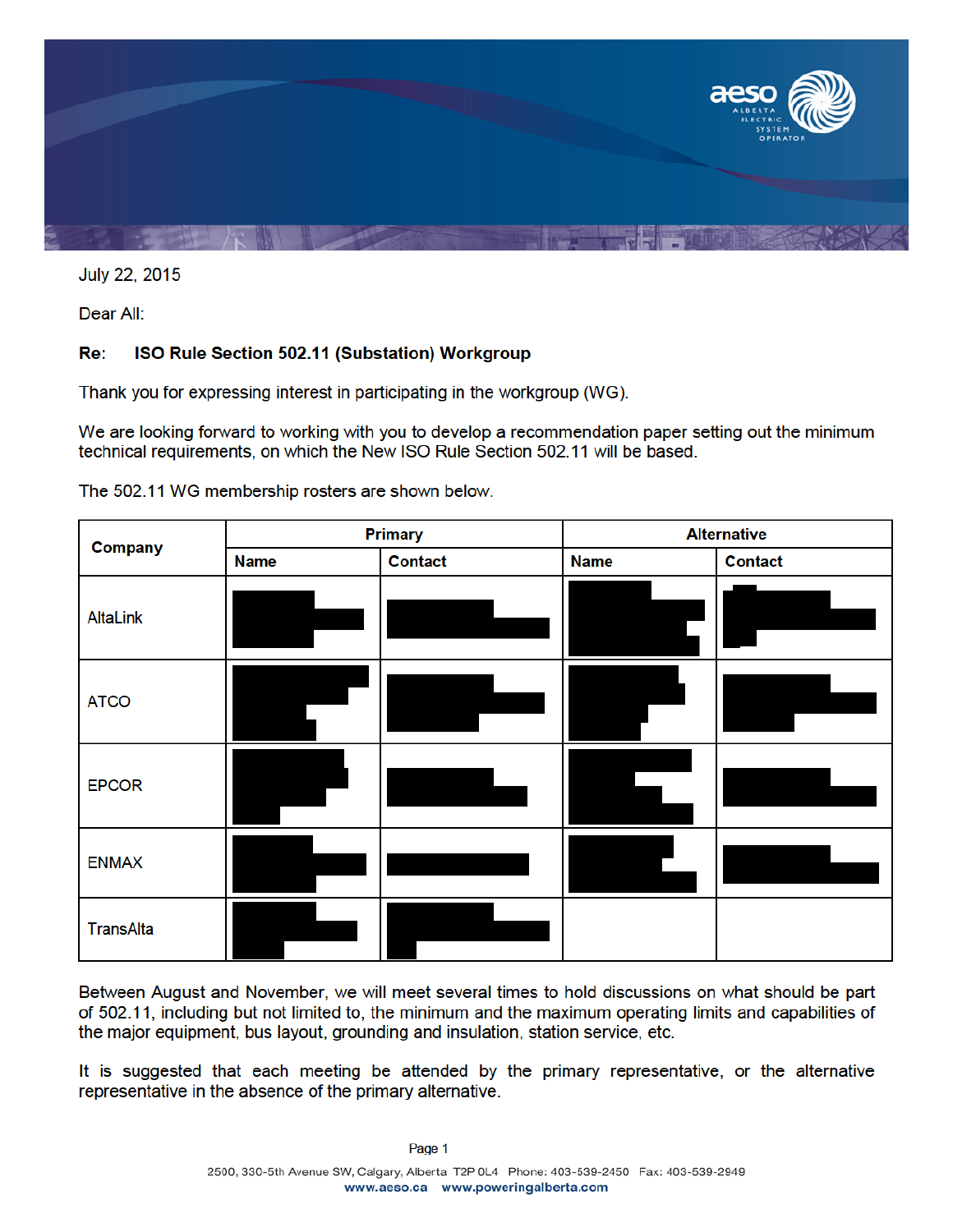At this moment, I am proposing to hold our first meeting in the week of August 10 (preferably on August 11) as I will be out of office for the bulk of the following two weeks. Let me know if August 11 works for you and if not, your earliest alternative dates.

The following is a preliminary meeting agenda for our first meeting. I will manage to distribute meeting materials to you before the meeting date.

Date: August 11, 2015 Time: 1:30 pm to 3:30 pm Location: AESO Meeting Room

| <b>Agenda Item</b>                                                                        | Time             | <b>Presenter</b> |
|-------------------------------------------------------------------------------------------|------------------|------------------|
| 1. Welcome                                                                                | 5 min            |                  |
| 2. Presentation on the purposes and deliverables of the<br>workgroup                      | $20 \text{ min}$ |                  |
| 3. Presentation and discussions on what will be included in<br>the substation rule 502.11 | 30 min           |                  |
| 4. Discussions on the roles and responsibilities of the<br>AESO and workgroup members     | $15 \text{ min}$ |                  |
| 5. Comments on the draft Terms of Reference. Finalize<br>502.11 WG Terms of Reference     | 20 min           |                  |
| 6. Discussions on project schedule                                                        | $15 \text{ min}$ |                  |
| 7. Schedule of subsequent meetings                                                        | 5 min            |                  |

I also attach herein a copy of the draft Terms of Reference, which was distributed to you a few weeks ago.



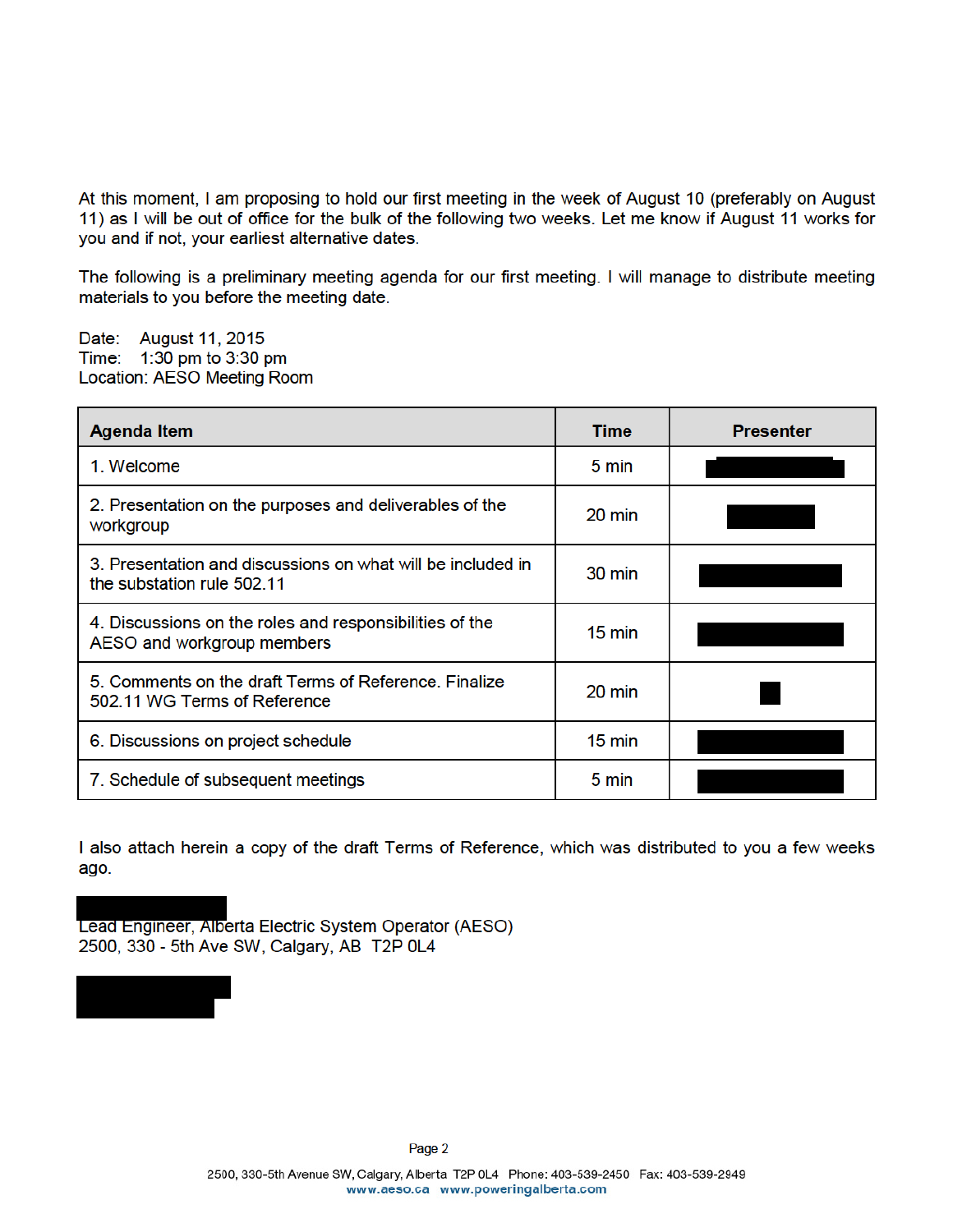# **SUBSTATION RULE 502.11 WORKGROUP TERMS OF REFERENCE (for comments) June 17, 2015**

### 1. Purpose

The AESO is responsible for the safe, reliable and economic planning and operation of the Alberta Interconnected Electric System ("AIES"), under the *Electric Utilities Act* and its regulations. The AESO develops and publishes binding ISO Rules, including Operating Policies and Procedures (collectively "ISO Rules"), pursuant to the Act and its regulations.

This Terms of Reference document is to notify stakeholders that the AESO intends to develop a New ISO Rule, Section 502.11 (and may also develop an associated Information Document), which will address the minimum technical requirements for future transmission substations to ensure the integrity and reliable operation of the AIES. To this end, the AESO is forming an industry workgroup to identify, prioritize and discuss the issues and possible solutions related to the minimum transmission substation technical requirements.

#### 2. Membership

The membership of the New ISO Rule 502.11 Workgroup ("WG") will be drawn from the Alberta electric industry. The AESO encourages participation from all Transmission Facility Owners (TFOs) and major industrial customers that have ownership and direct involvement in transmission substation design, construction and operation. Although the participation in the WG is open to the whole industry, the AESO reserves the right to limit the WG membership for the sake of efficiency. Membership in the WG will be limited to one individual per organization unless otherwise agreed to by the AESO. The WG will be chaired by the AESO representative.

The WG members must agree to the following:

- be willing to participate in all work of the WG, and to act in a professional and open manner;
- be willing to share experience and knowledge with other WG members;
- be willing to sign a confidentiality agreement protecting commercially sensitive data and information that may be shared among the WG members;
- have sufficient technical knowledge, or carry a primary technical responsibility within their organizations, related to transmission substation design, construction, commissioning and operation; and
- be willing to undertake investigations into specific technical issues as determined by the WG.

The membership of WG may be published on the AESO website.

3. Scope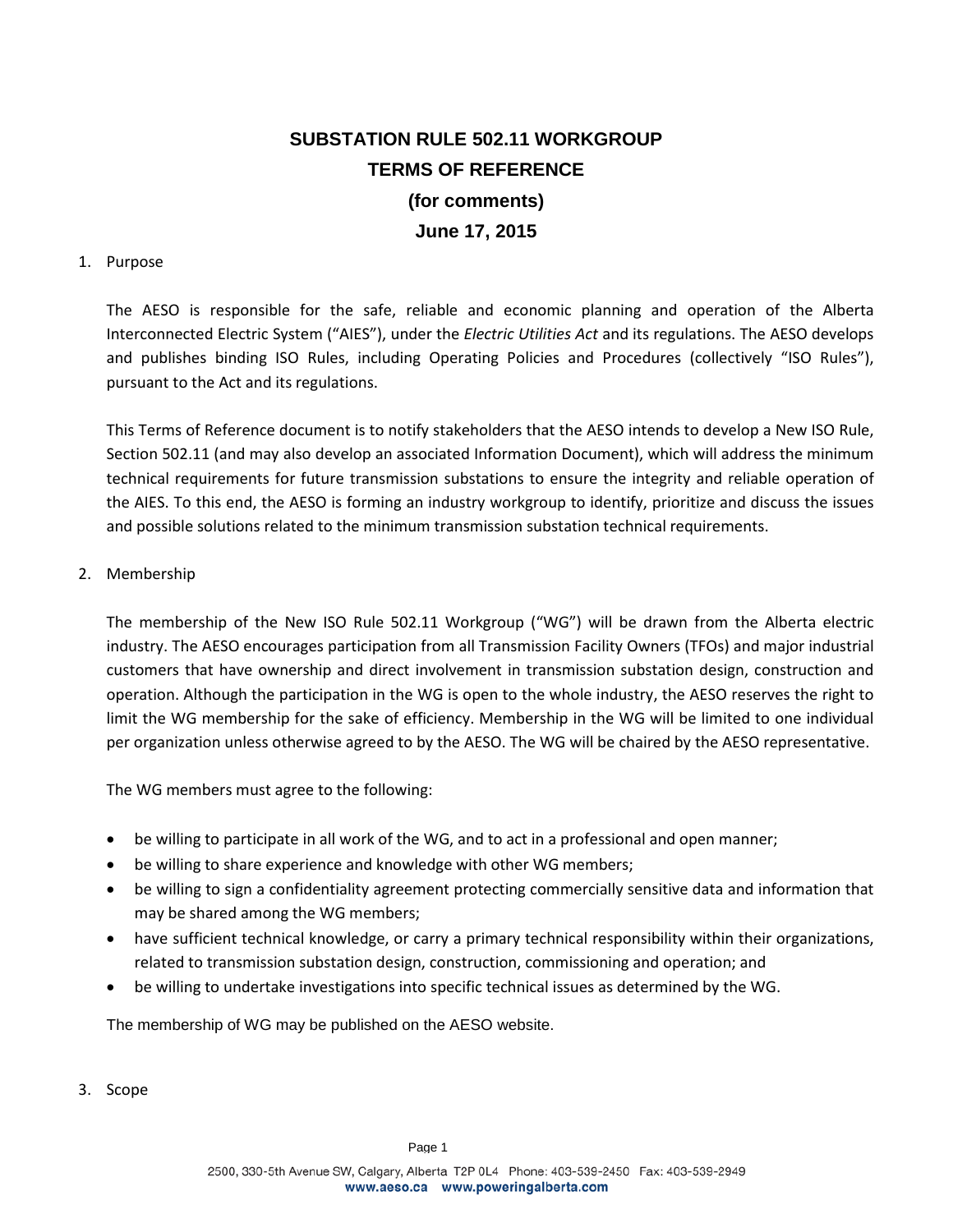The scope of the workgroup discussions will be as follows:

- WG members will provide input and ideas that will form the basis of a future recommendation paper to be released by the AESO;
- The AESO is committed to carefully examining and analyzing all information and suggestions from the WG in the development of the recommendation paper;
- WG members may present ideas and recommendations to the WG for consideration and discussion in an open and responsive manner;
- The WG will focus primarily on the technical rules. However, WG members may be required to assist the AESO and other WG members in understanding and evaluating the financial implications of potential technical options;
- WG members will not be precluded from participating in the ISO Rule consultation process or in any related Alberta Utilities Commission ("AUC") proceeding in their own capacity, independent from the AESO.
- 4. Principles

The AESO has developed a set of principles, set out in Appendix A, to ensure its consultation is inclusive, transparent, fair and efficient.

- 5. Meetings
	- The WG chair will be an AESO representative and will be at all meetings;
	- The WG will meet monthly, or otherwise as determined by the AESO and the WG;
	- The WG chair will make efforts to distribute the agenda and materials to the WG prior to any meetings.
- 6. Consultation Steps and Schedule

The table below presents a preliminary schedule for the proposed New ISO Rule 502.11.

| <b>ISO Rule</b><br><b>Consultation</b><br><b>Process Steps</b> | <b>Activity and Documents</b>                                                                                                                     | <b>Proposed Schedule</b>  |
|----------------------------------------------------------------|---------------------------------------------------------------------------------------------------------------------------------------------------|---------------------------|
| Step 1                                                         | The AESO invites participation in the WG by way of a Terms<br>of Reference document                                                               | June 2015                 |
| Step 2                                                         | Potential WG members provide written comments to the<br>AESO on the proposed Terms of Reference and briefing<br>materials (if any)                | by July 15, 2015          |
| Step 3                                                         | The AESO replies to stakeholder comments. The AESO<br>establishes the WG                                                                          | by July 22, 2015          |
| Step 4                                                         | The AESO holds technical meetings with WG members to<br>identify, review and discuss the minimum technical<br>requirements of New ISO Rule 502.11 | August - November<br>2015 |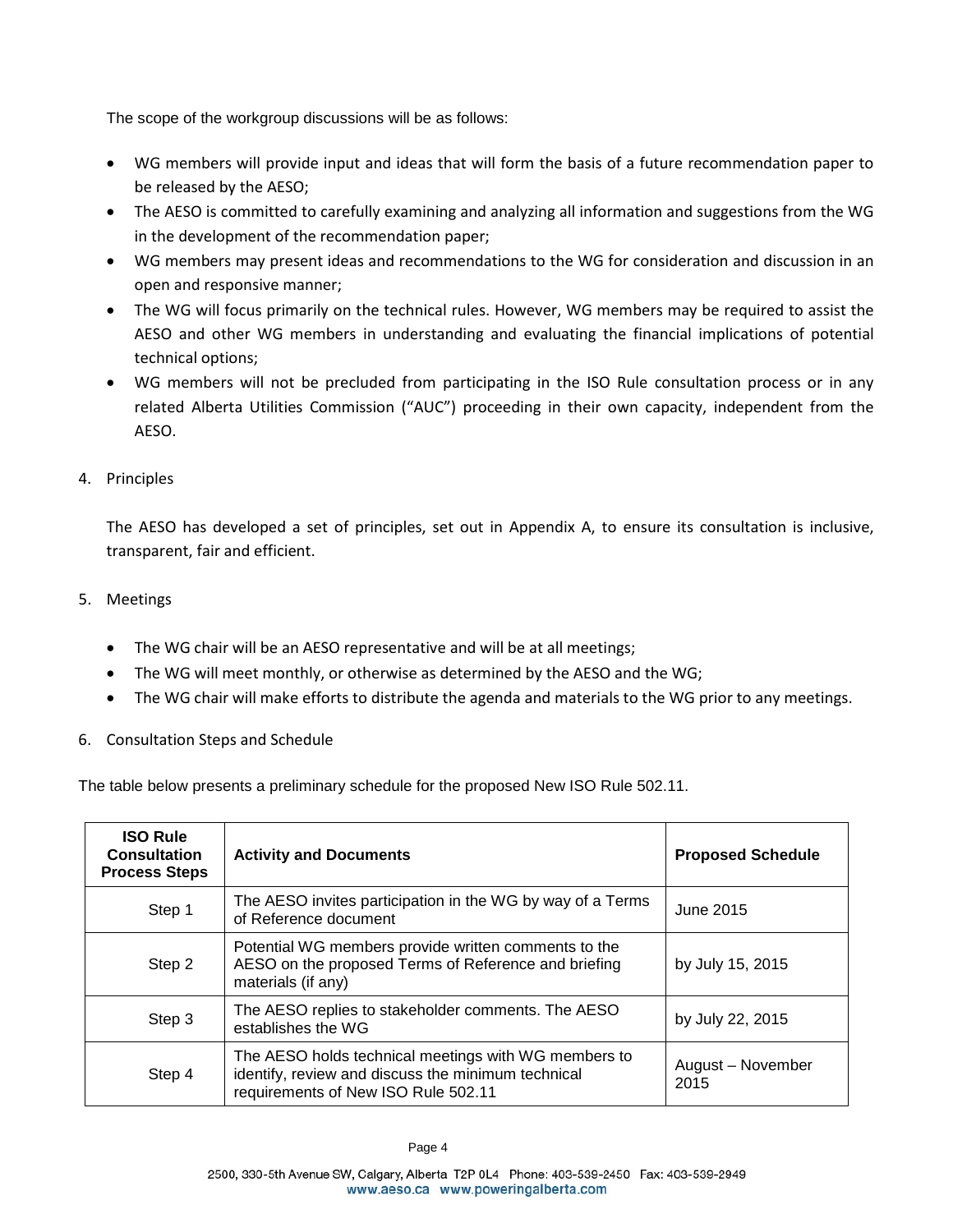| Step 5  | The AESO drafts and circulates a recommendation paper to<br>WG members setting out the minimum technical<br>requirements proposed to be included in New ISO Rule<br>502.11 | November 2015     |
|---------|----------------------------------------------------------------------------------------------------------------------------------------------------------------------------|-------------------|
| Step 6  | The WG members review the recommendation paper and<br>provide written comments (if any) back to the AESO                                                                   | January 2016      |
| Step 7  | The AESO reviews comments from WG members and<br>provides written responses. The AESO finalizes the technical<br>requirements                                              | March 2016        |
| Step 8  | The AESO starts drafting New ISO Rule 502.11 and<br>circulates to WG members for final comments                                                                            | April - June 2016 |
| Step 9  | The AESO finalizes proposed New ISO Rule 502.11, and<br>issues a Letter of Notice for the New ISO Rule 502.11 to all<br>industry stakeholders                              | <b>July 2016</b>  |
| Step 10 | Industry stakeholders provide written comments on the<br>proposed New ISO Rule 502.11                                                                                      | August 2016       |
| Step 11 | The AESO replies to stakeholder comments and invites<br>position letters from stakeholders                                                                                 | September 2016    |
| Step 12 | The AESO files final proposed New ISO Rule 502.11 with the<br><b>AUC</b>                                                                                                   | October 2016      |